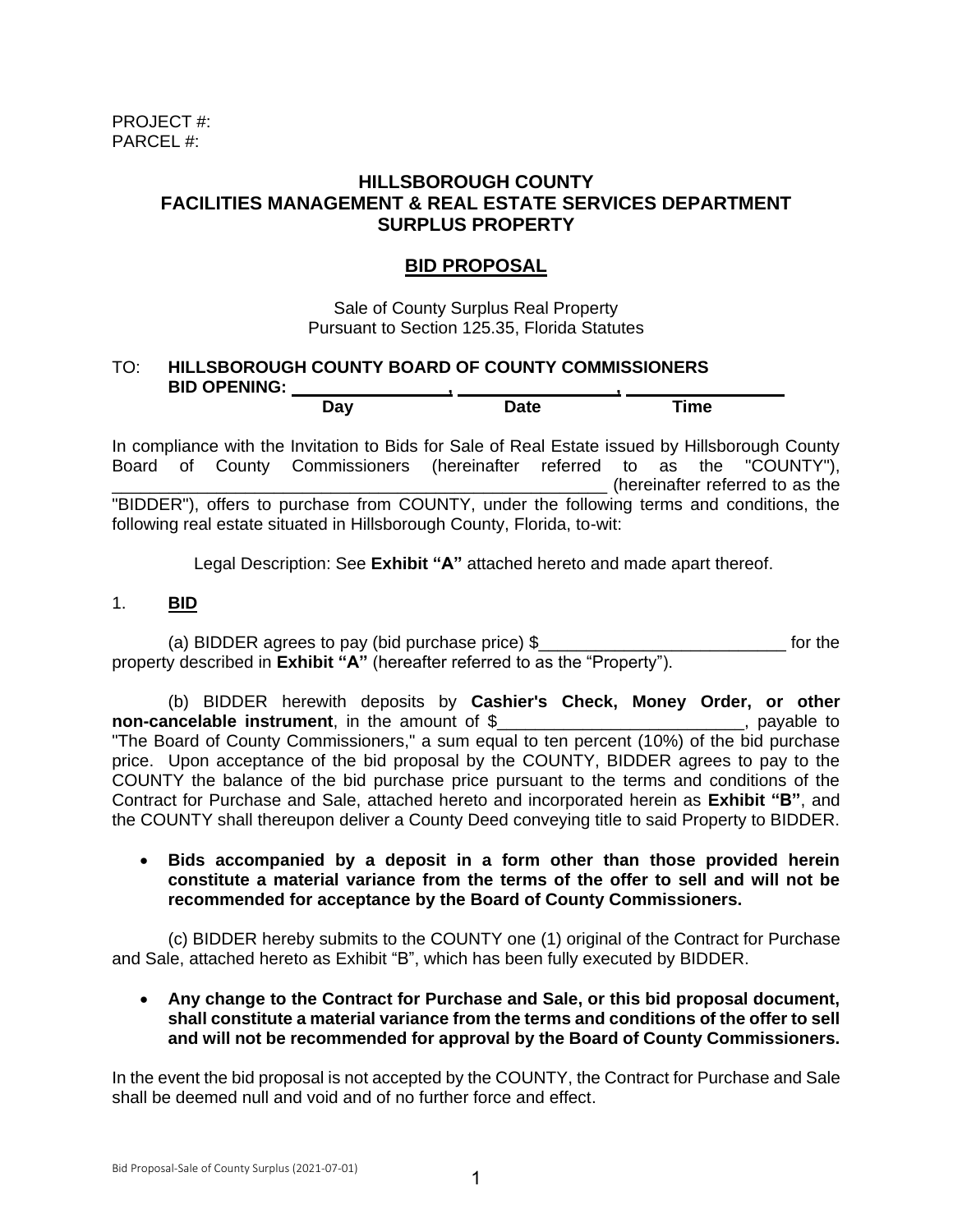(d) In the event the COUNTY accepts this bid proposal and BIDDER fails to close the sale for any reason other than those set forth in paragraphs 2, 4 and 6 of the Contract for Purchase and Sale, the deposit paid herewith shall be retained by the COUNTY as consideration for its acceptance of the bid proposal. The COUNTY may also be entitled to assert claims for damages pursuant to the terms of the Contract for Purchase and Sale. This bid proposal **may not** be withdrawn by BIDDER after bid opening; however, BIDDER shall be entitled to exercise all rights and remedies provided in the Contract for Purchase and Sale. In the event the COUNTY rejects this bid proposal, the deposit paid herewith shall be returned to BIDDER.

(e) **A MINIMUM BID PRICE HAS BEEN ESTABLISHED BY THE COUNTY FOR EACH PARCEL. ANY BID BELOW THE MINIMUM BID WILL NOT BE RECOMMENDED FOR APPROVAL BY THE BOARD OF COUNTY COMMISSIONERS. THE MINIMUM BID CAN BE FOUND ON THE COUNTY'S WEBSITE AT WWW.HILLSBOROUGHCOUNTY.ORG/EN/GOVERNMENT/REAL-ESTATE-AND-FACILITY-SERVICES/SURPLUS-COUNTY-LANDS OR YOU CAN CALL THE FACILITIES MANAGEMENT & REAL ESTATE SERVICES DEPARTMENT AT 813-272-5810.**

### 2. **DISCLAIMER OF WARRANTIES**

This Property is being sold in an "as is, where is, with all faults" condition without any representation or warranty whatsoever by the COUNTY, express or implied, including but not limited to any warranty as to fitness for a particular purpose or merchantability. The sale of this Property by the COUNTY will not serve to imply or warrant the approval of any zoning, land use, environmental or other regulatory approval which may be required to develop the Property or any adjacent lands owned or controlled by BIDDER.

## 3. **TITLE**

(a) The deed of conveyance from the COUNTY shall be in the form prescribed by Section 125.411(3), Florida Statutes, shall convey only the interest of the COUNTY in the Property covered by the deed, and shall not be deemed to warrant the title or to represent any other state of facts concerning the same.

(b) Pursuant to Section 270.11, Florida Statutes, all deeds of conveyance by the COUNTY prepared for the sale of surplus property shall contain the following described reservation: "Saving and reserving unto the COUNTY and its successors, title to an undivided three-fourths interest in all phosphate, minerals and metals that are or may be in, on, or under the Property and an undivided one-half interest in all petroleum that is or may be in, on, or under the Property." The BIDDER may, by checking the box at the end of this paragraph, request a release of said reservation.

(c) **THE BID PROPOSAL AND CONTRACT FOR PURCHASE AND SALE MUST BE EXECUTED BY THE SAME INDIVIDUAL OR ENTITY. THE PROPERTY DESCRIBED IN EXHIBIT "A" SHALL BE CONVEYED TO THE SAME INDIVIDUAL OR ENTITY.**

#### 4. **WAIVER OF CLAIMS AND DAMAGES**

BIDDER hereby waives, releases and forever discharges the COUNTY, its departments, employees, officers, commissioners, agents, attorneys and successors, from any and all claims, demands, damages, and causes of action, whether at law or in equity, now and in the future,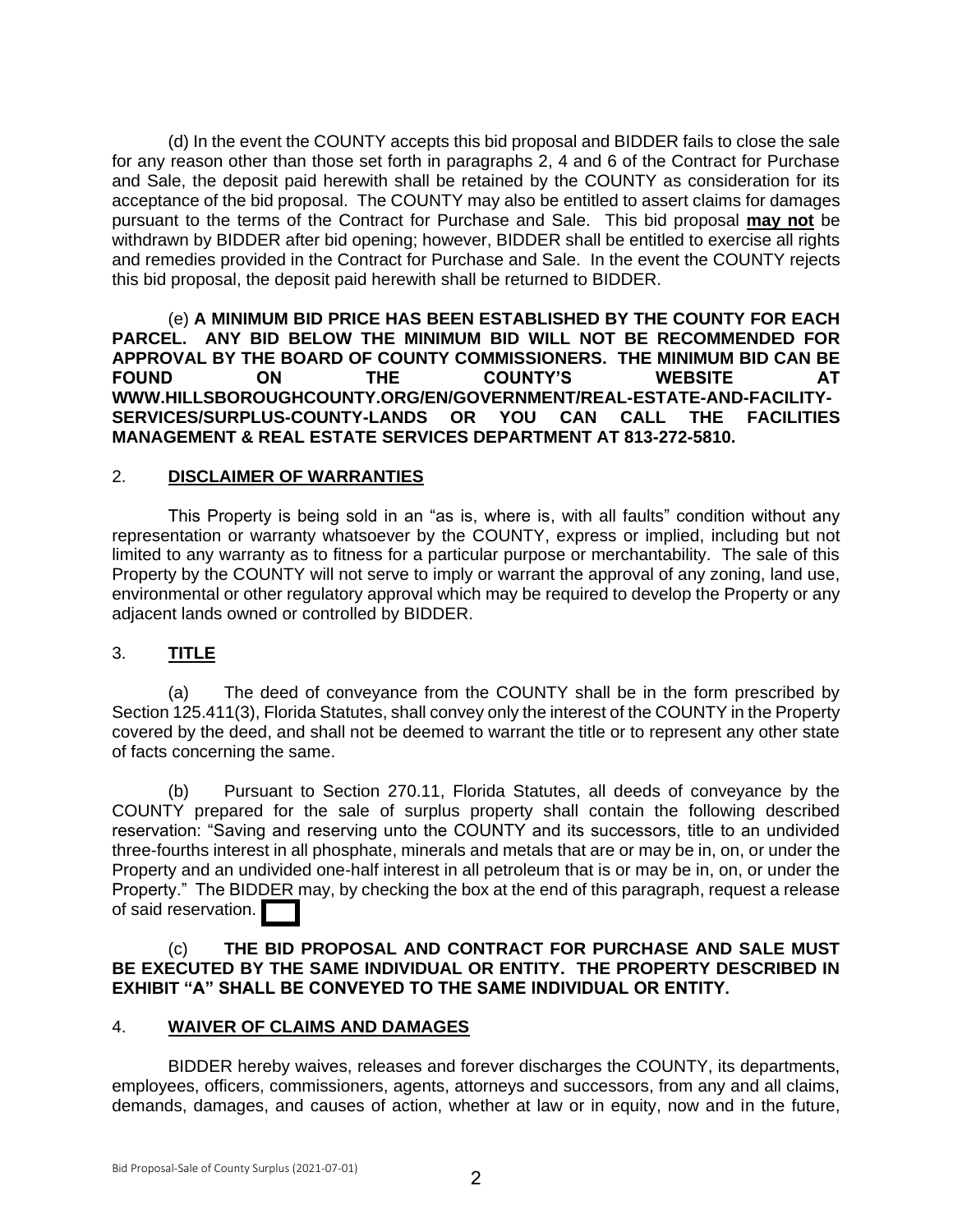including but not limited to any suit, debt due, sum of money, account, covenant, contract, controversy, agreement, promise, representation, restitution, tort, inverse condemnation, trespass, defamation, civil rights violation, attorney's fees, expert's fees and damages whatsoever, arising from the entry upon and inspection of the Property by BIDDER and his/her/its agents. This waiver of claims and damages expressly survives the termination of this bid proposal and any related Contract for Purchase and Sale.

### 5. **IDENTICAL BIDS**

In the event the COUNTY receives two (2) or more high bids which offer an identical purchase price, and which are conforming and acceptable in every other respect, the COUNTY will request a second bid proposal on the Property from said highest bidders for purposes of breaking the tie. No other bids will be accepted at that time.

## 6. **SPECIAL NOTICE REGARDING PROPERTY ACQUIRED BY A TAX DEED**

(a) If the COUNTY acquired the Property by way of a "Tax Deed", BIDDER understands this means that a deed was issued to the COUNTY under a statutory process because the prior property owner failed to pay the annual ad valorem taxes due on the Property**. If a mistake occurred in the Tax Deed process, the issuance of the Tax Deed to the COUNTY could be invalidated.** 

(b) The risk of the Tax Deed being invalidated can be eliminated by way of a "Quiet Title Action" naming the prior owner(s) of the Property. The COUNTY has not brought a Quiet Title Action or otherwise investigated the title to the Property.

(c) BIDDER may not be able to obtain title insurance or financing for the Property unless a Quiet Title Action is brought against the prior owner(s). The COUNTY encourages BIDDER to consult with an attorney regarding any questions about Tax Deeds and/or Quiet Title Actions.

**The Remainder of this Page Intentionally Left Blank**